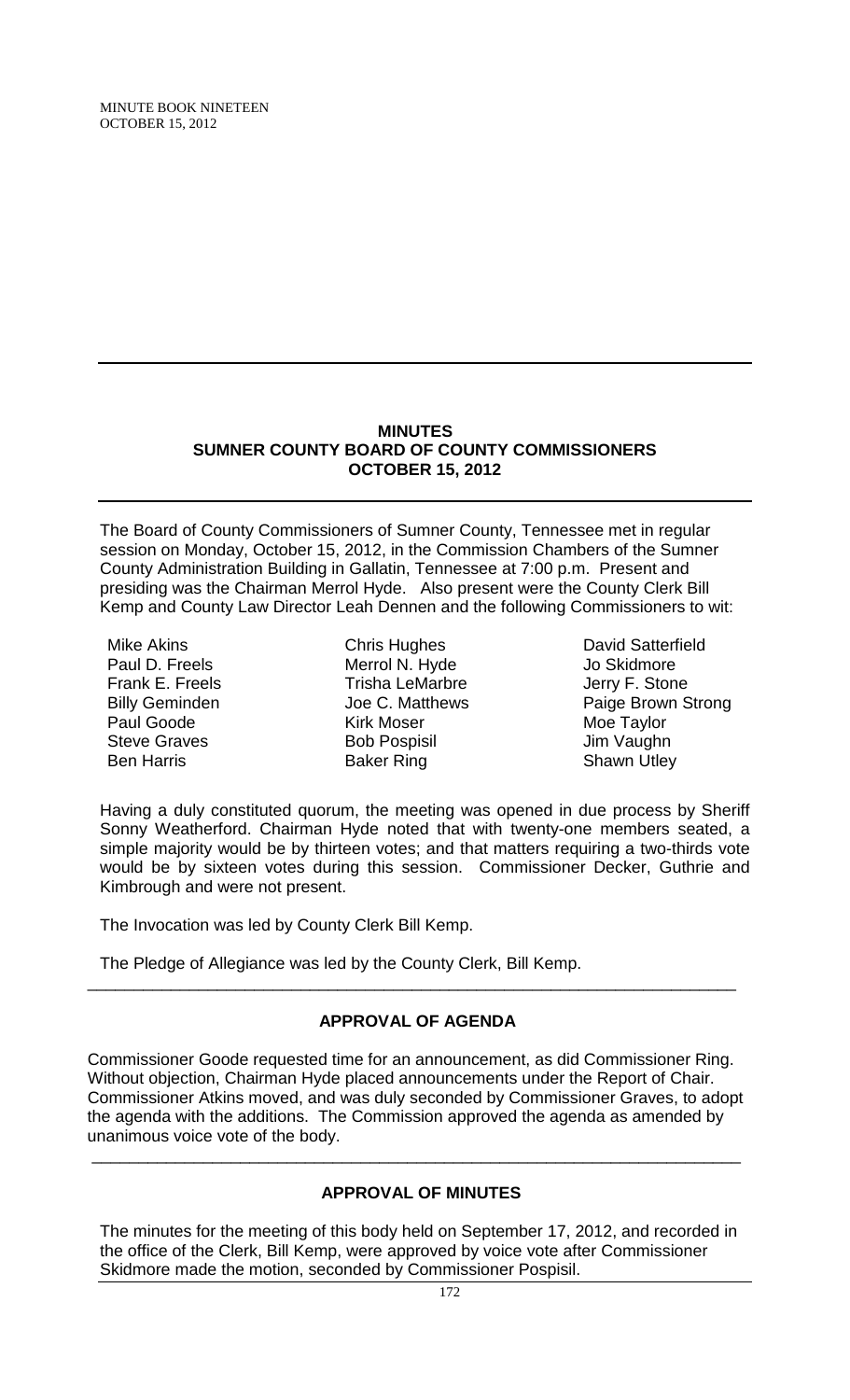### **RECOGNITION OF THE PUBLIC**

 Chairman Hyde opened the floor to allow the public to speak concerning any matter on the agenda. With no one else wishing to speak, recognition of the public was closed.

### **REPORT OF THE CHAIR**

\_\_\_\_\_\_\_\_\_\_\_\_\_\_\_\_\_\_\_\_\_\_\_\_\_\_\_\_\_\_\_\_\_\_\_\_\_\_\_\_\_\_\_\_\_\_\_\_\_\_\_\_\_\_\_\_\_\_\_\_\_\_\_\_\_\_\_\_\_

Chairman Hyde introduced the following resolution into the record:

### **A RESOLUTION HONORING THE GOODLETTSVILLE LITTLE LEAGUE BOYS BASEBALL TEAM AND COACHES**

**WHEREAS,** the Goodlettsville Little League Boys Baseball team led by Head Coach Joey Hale and his outstanding coaching staff have completed a remarkable season where they prevailed as the Little League World Series United States Champions; and

**WHEREAS**, the Goodlettsville Little League team played with unending pride and unbreakable spirit and through their diligent efforts have brought honor to themselves, their community, Sumner County, Tennessee and our nation by their outstanding performance and dedicated efforts; and

**WHEREAS**, the members of Goodlettsville Little League team, Brock Myers, Justin Smith, Cole Carter, Lorenzo Butler, Jayson Brown, Seth Marlin, Jonathan Seals, Blake Osborne, Luke Brown, Collin O'Berry, Andrew Snyder, Ryan Lyle and Jake Rucker through their gallant struggles have demonstrated the benefits of hard work, teamwork and dedication and for their efforts have carved their place in Tennessee history.

**NOW, THEREFORE BE IT RESOLVED** by the Sumner County Board of County Commissioners meeting in regular session on this the  $15<sup>th</sup>$  day of October, 2012, that this body hereby congratulates and commends the Goodlettsville Little League team and coaches for their award winning, recordbreaking, outstanding season; and

**BE IT FURTHER RESOLVED** that a copy of this resolution is to be spread on the minutes of this body and the Clerk is to provide a copy of this resolution to the Goodlettsville Little League team and coaches.

\_\_\_\_\_\_\_\_\_\_\_\_\_\_\_\_\_\_\_\_\_\_\_\_\_\_\_\_\_\_\_\_\_\_\_\_\_\_\_\_\_\_\_\_\_\_\_\_\_\_\_\_\_\_\_\_\_\_\_\_\_\_\_\_

Upon motion of Commissioner Moser, seconded by Commissioner Frank Freels, the Commission voted to unanimously approve the resolution honoring the Goodlettsville Little League team and coaches.

\_\_\_\_\_\_\_\_\_\_\_\_\_\_\_\_\_\_\_\_\_\_\_\_\_\_\_\_\_\_\_\_\_\_\_\_\_\_\_\_\_\_\_\_\_\_\_\_\_\_\_\_\_\_\_\_\_\_\_\_\_\_\_\_\_

Chairman Hyde announced a luncheon with Board of Education members on October 26 at Merrol Hyde Magnet School in Hendersonville. He also reminded the body of a CTAS workshop on October 16 in the Administration Building. Ring announced there will be a musical at the Palace Theater in Gallatin. Commissioner Goode announced a Halloween event October 27 in Hendersonville.

\_\_\_\_\_\_\_\_\_\_\_\_\_\_\_\_\_\_\_\_\_\_\_\_\_\_\_\_\_\_\_\_\_\_\_\_\_\_\_\_\_\_\_\_\_\_\_\_\_\_\_\_\_\_\_\_\_\_\_\_\_\_\_\_\_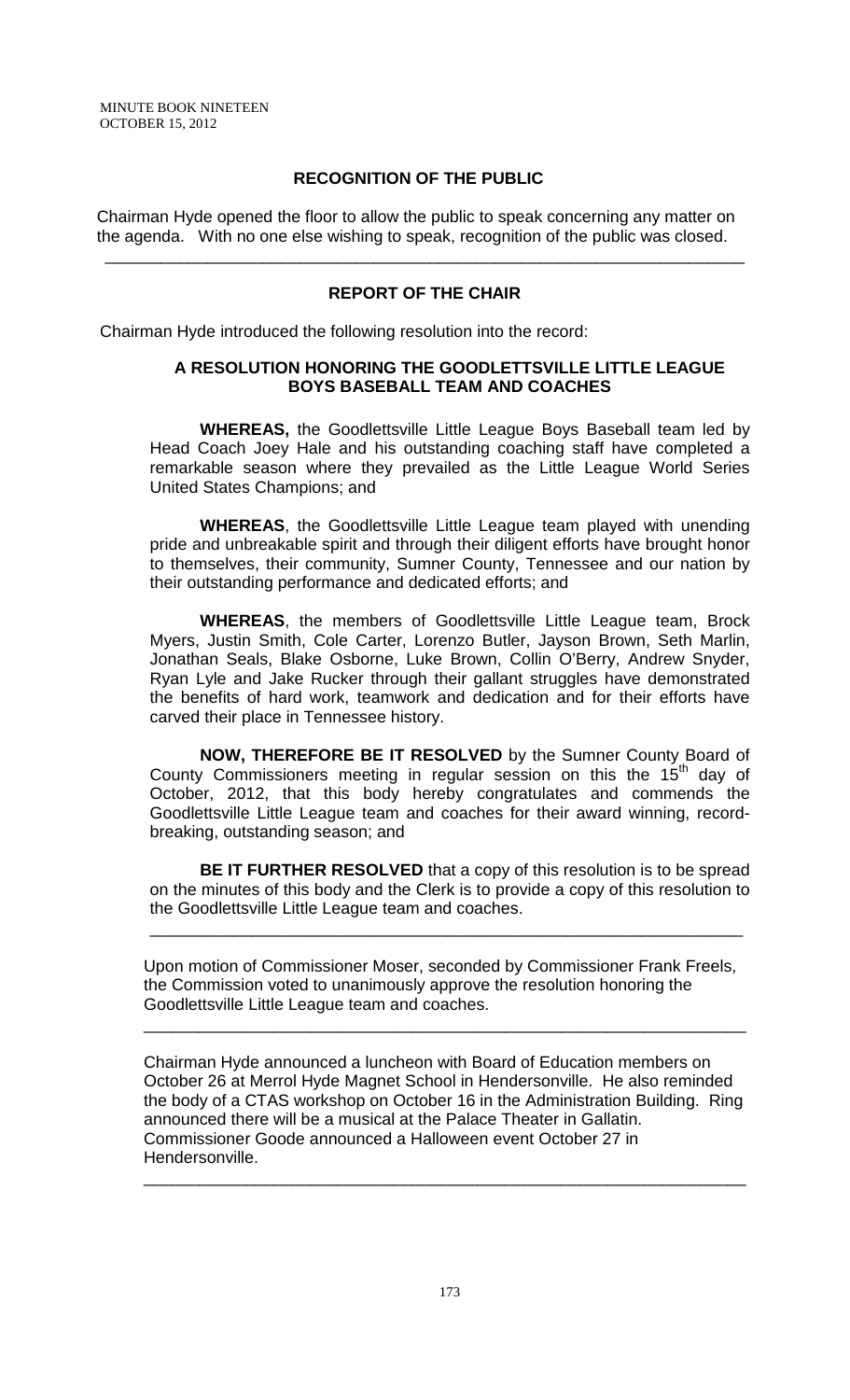### **CONSENT AGENDA**

Commissioner Stone moved, seconded by Commissioner Pospisil, to approve the items on the Consent Agenda.

### **1210-05 A RESOLUTION APPROPRIATING \$8,000.00 FROM COUNTY GENERAL FUND RESERVE TO CONSTRUCTION AND DEVELOPMENT BUDGET FOR ZONING VIOLATION ERADICATION**

**BE IT RESOLVED** by the Sumner County Board Of County Commissioners meeting in regular session on this the 15<sup>th</sup> day of October, 2012 that this body does hereby appropriate \$8,000.00 from County General Reserve Fund to Construction and Development Budget for Zoning Violation Eradication.

## **1210-06 A RESOLUTION APPROVING CLOSEOUT OF THE GENERAL OBLIGATION BONDS SERIES 2010**

\_\_\_\_\_\_\_\_\_\_\_\_\_\_\_\_\_\_\_\_\_\_\_\_\_\_\_\_\_\_\_\_\_\_\_\_\_\_\_\_\_\_\_\_\_\_\_\_\_\_\_\_\_\_\_\_\_\_\_\_\_\_\_\_

**BE IT RESOLVED** by the Sumner County Board of County Commissioners meeting in regular session on this the  $15<sup>th</sup>$  day of October, 2012, that this body hereby approve closeout of the General Obligation Bonds Series 2010 as set forth in the memo of October 1, 2012 of the Finance Director attached herewith.

\_\_\_\_\_\_\_\_\_\_\_\_\_\_\_\_\_\_\_\_\_\_\_\_\_\_\_\_\_\_\_\_\_\_\_\_\_\_\_\_\_\_\_\_\_\_\_\_\_\_\_\_\_\_\_\_\_\_\_\_\_\_\_\_

### **1210- 07 A RESOLUTION DECLARING VARIOUS ITEMS FROM THE HIGHWAY DEPARTMENT AS SURPLUS AND AUTHORIZING DISPOSAL OR SALE OF SAME PURSUANT TO EXISITING POLICIES AND PROCEDURES**

**BE IT RESOLVED** by the Sumner County Board of County Commissioners meeting in regular session on this the 15<sup>th</sup> day of October, 2012 that this body does hereby declare the items from the Highway Department as surplus as shown on the attachments; and

**BE IT FURTHER RESOLVED,** that the disposal or sale of the same is authorized pursuant to existing policies and procedures.

\_\_\_\_\_\_\_\_\_\_\_\_\_\_\_\_\_\_\_\_\_\_\_\_\_\_\_\_\_\_\_\_\_\_\_\_\_\_\_\_\_\_\_\_\_\_\_\_\_\_\_\_\_\_\_\_\_\_\_\_\_\_\_\_

|                        | <b>Tax Refunds</b> |
|------------------------|--------------------|
| Clear Wireless         | \$207.21           |
| The Foundation ZB LLC  | \$203.03           |
| <b>Hunter Trucking</b> | \$458.88           |
|                        |                    |

Chairman Hyde declared the resolutions on the Consent Agenda approved unanimously by voice vote of the body on the first and final reading.

\_\_\_\_\_\_\_\_\_\_\_\_\_\_\_\_\_\_\_\_\_\_\_\_\_\_\_\_\_\_\_\_\_\_\_\_\_\_\_\_\_\_\_\_\_\_\_\_\_\_\_\_\_\_\_\_\_\_\_\_\_\_\_

# **REPORT FROM COUNTY OFFICIALS**

County Officials filed the following reports: County Investments, County General Fund, County Debt Service Fund, County Highway Fund, County Capital Outlay Fund, School General Purpose Fund, School Federal Projects Fund, School Food Service Fund, Employee Health Insurance Trust Fund, Employee Dental Insurance Trust Fund, Casualty Insurance Trust Fund, County Trustee Funds, Special Reports: County Dental Insurance Claim Payments, County Health Insurance Claim Payments, County Property Tax Collections, County EMS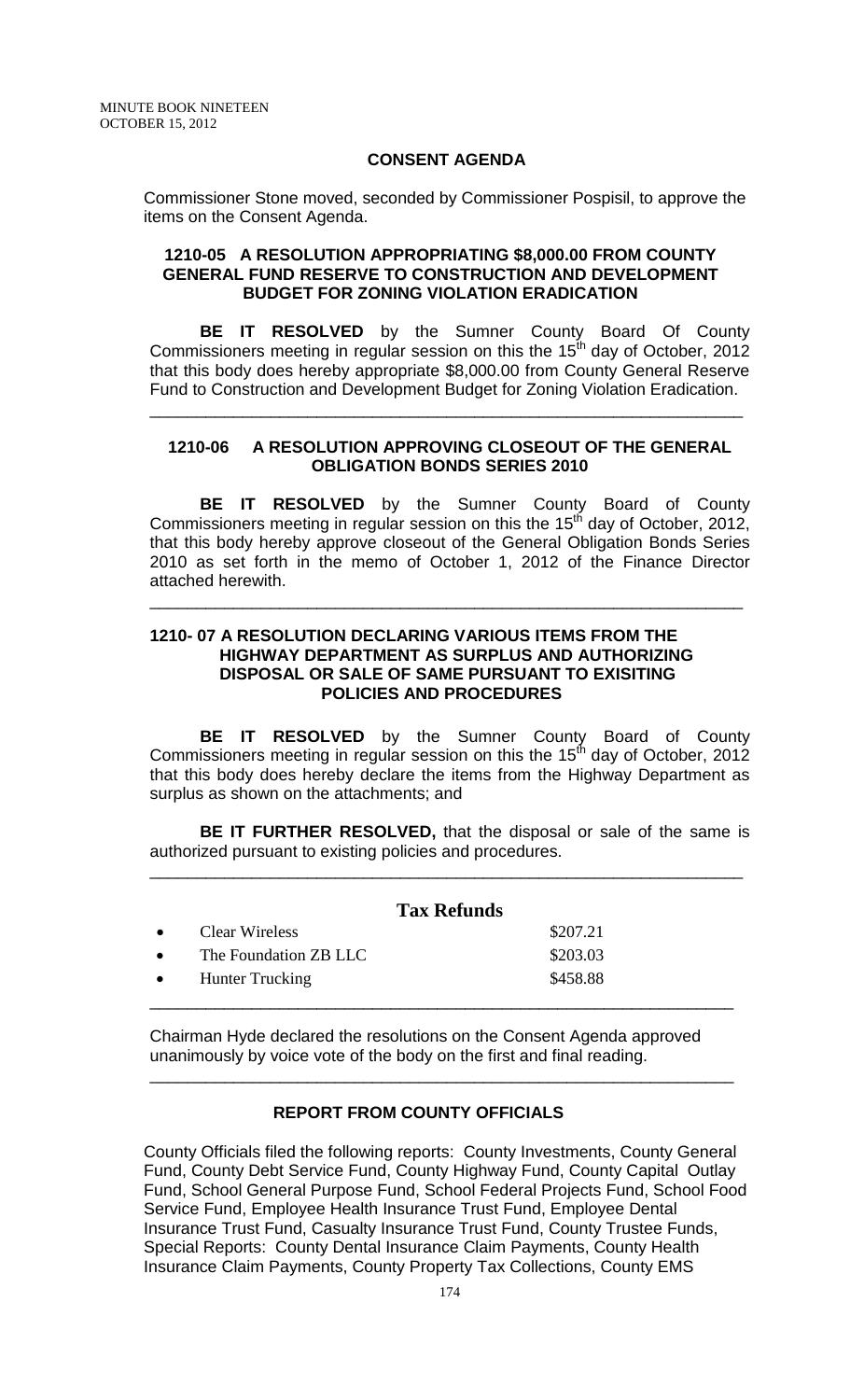Billing/Collections/Balances, County Sales Tax Collections, County Wheel Tax Collections, County Tax Rates/Property Values and County School Loan Program Rates. Approval of the filing of these records does not certify to the accuracy of the documents.

Chairman Hyde introduced the following resolution:

### **1210-NOT A RESOLUTION TO APPROVE AND ACCEPT APPLICATIONS FOR NOTARY PUBLIC POSITIONS AND PERSONAL SURETY GUARANTORS**

 $\overline{\phantom{a}}$  , and the contract of the contract of the contract of the contract of the contract of the contract of the contract of the contract of the contract of the contract of the contract of the contract of the contrac

 **WHEREAS,** according to the law of the State of Tennessee, an individual must apply for the office of notary public in the county of residence, or of their principal place of business; and

 **WHEREAS**, state statute requires personal sureties making bonds for Notaries publics to be approved by the Sumner County Commission; and

 **WHEREAS,** said applicant must be approved by the County Commission assembled; and

 **WHEREAS,** Bill Kemp, Sumner County Clerk, has certified according to the records of his office that the persons named on the attached listing labeled "SUMNER COUNTY NOTARY PUBLIC APPLICATIONS and SURETY GUARANTORS" have duly applied for the positions so sought; and

### **BE IT FURTHER RESOLVED THAT THIS TAKE EFFECT FROM AND AFTER PASSAGE.**

### **Notaries Elected October 15, 2012**

 **–––––––––––––––––––––––––––––––––––––––––––––––––––––––––**

| <b>TED KELLEY</b>         |
|---------------------------|
| <b>DIANE LADD</b>         |
| <b>LEAH A LOFTIS</b>      |
| <b>PEGGY D OVERMAN</b>    |
| <b>BETTYE L PEDIGO</b>    |
| <b>SHERRIL PORTER</b>     |
| <b>JANET DALE ROARK</b>   |
| <b>NODJA SHETTERS</b>     |
| J STOUT                   |
| <b>DEVON J SUTHERLAND</b> |
| <b>TANYA J TAYLOR</b>     |
| <b>LORENA VALDEZ</b>      |
| <b>RUTH WHITE</b>         |
| <b>JANICE WOOD</b>        |
| <b>NANCY HUNT</b>         |
|                           |

Upon motion of Commissioner Akins, seconded by Commissioner Harris, voting was recorded in the following manner:

| Akins         |   | Taylor          | V | Geminden      | Y |
|---------------|---|-----------------|---|---------------|---|
| Utley         |   | Graves          | v | Satterfield   | Y |
| F. Freels     | Υ | <b>Matthews</b> | V | <b>Harris</b> | Y |
| Ring          |   | <b>Brown</b>    | V | Vaughn        | Y |
| LeMarbre      | v | Moser           | V | Hyde          | Y |
| <b>Hughes</b> | v | Goode           | V | Skidmore      | Y |
| P. Freels     |   | <b>Stone</b>    | А | Pospisil      | Y |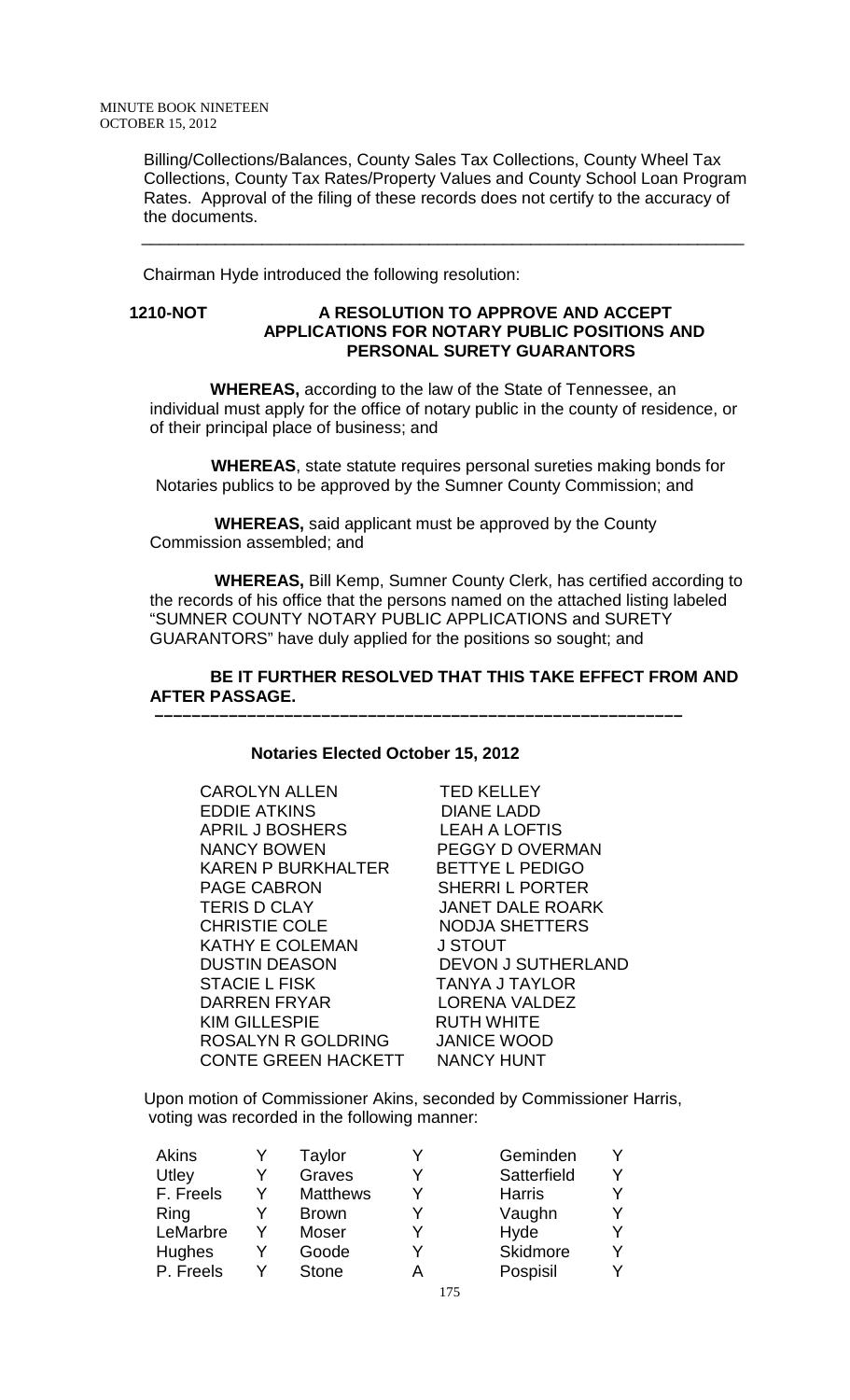1210-NOTARY Yes: 20 No: 0 Abs: 1 07:07 PM

Chairman Hyde declared the election of Notaries Public by the body. \_\_\_\_\_\_\_\_\_\_\_\_\_\_\_\_\_\_\_\_\_\_\_\_\_\_\_\_\_\_\_\_\_\_\_\_\_\_\_\_\_\_\_\_\_\_\_\_\_\_\_\_\_\_\_\_\_\_\_\_\_\_\_

### **COMMITTEE ON COMMITTEES**

Commissioner Stone announced the expiring term of Mark McKee, Sr., member of the Zoning Board of Appeals. He stated that the Construction and Development Department recommended Mr. McKee's re-appointment and so moved. Commissioner Frank Freels seconded the motion. Chairman Hyde declared the Commission approved unanimously the re-appointment of Mr. McKee, Sr.

Commissioner Stone noted the following appointments for next month:

Industrial Development Board Expiring Terms- Jim Hodges and Wayne Whiting; Airport Authority- Five-Year Term Richard Coker; Board of Construction Appeals - Larry Brown and Ted Williams, Alternates; Doug Cowden, Bob Goodall, Jr., Robert Hill and Millard Bridges - Two Year Terms

\_\_\_\_\_\_\_\_\_\_\_\_\_\_\_\_\_\_\_\_\_\_\_\_\_\_\_\_\_\_\_\_\_\_\_\_\_\_\_\_\_\_\_\_\_\_\_\_\_\_\_\_\_\_\_\_\_\_\_\_\_\_\_\_\_\_\_\_\_

#### **HIGHWAY COMMISSION**

There was no report from the Highway Commission.

### **EDUCATION COMMITTEE**

**\_\_\_\_\_\_\_\_\_\_\_\_\_\_\_\_\_\_\_\_\_\_\_\_\_\_\_\_\_\_\_\_\_\_\_\_\_\_\_\_\_\_\_\_\_\_\_\_\_\_\_\_\_\_\_\_\_\_\_\_\_\_\_\_\_\_**

**\_\_\_\_\_\_\_\_\_\_\_\_\_\_\_\_\_\_\_\_\_\_\_\_\_\_\_\_\_\_\_\_\_\_\_\_\_\_\_\_\_\_\_\_\_\_\_\_\_\_\_\_\_\_\_\_\_\_\_\_\_\_\_\_\_\_**

There was no report from the Education Committee.

### **GENERAL OPERATIONS COMMITTEE**

There was no report from the General Operations Committee.

### **EMERGENCY SERVICES COMMITTEE**

**\_\_\_\_\_\_\_\_\_\_\_\_\_\_\_\_\_\_\_\_\_\_\_\_\_\_\_\_\_\_\_\_\_\_\_\_\_\_\_\_\_\_\_\_\_\_\_\_\_\_\_\_\_\_\_\_\_\_\_\_\_\_\_\_\_\_**

There was no report from the Emergency Services Committee.

### **PUBLIC SERVICES COMMITTEE**

**\_\_\_\_\_\_\_\_\_\_\_\_\_\_\_\_\_\_\_\_\_\_\_\_\_\_\_\_\_\_\_\_\_\_\_\_\_\_\_\_\_\_\_\_\_\_\_\_\_\_\_\_\_\_\_\_\_\_\_\_\_\_\_\_\_\_**

There was no report from the Public Services Committee.

### **LEGISLATIVE COMMITTEE**

**\_\_\_\_\_\_\_\_\_\_\_\_\_\_\_\_\_\_\_\_\_\_\_\_\_\_\_\_\_\_\_\_\_\_\_\_\_\_\_\_\_\_\_\_\_\_\_\_\_\_\_\_\_\_\_\_\_\_\_\_\_\_\_\_\_\_**

 Commissioner Moser introduced the following resolution and moved for approval. Commissioner Paul Freels seconded the motion.

### **1210-01 A RESOLUTION TO PARTICPATE IN THE STATE ROUTE 109 CORRIDOR MANAGEMENT AGREEMENT PROJECT**

**BE IT RESOLVED** by the Sumner County Board of County Commissioners meeting in regular session on this the  $15<sup>th</sup>$  day of October, 2012, that this body hereby agrees to participate in the State Route 109 Corridor Management Agreement Project as shown on the attached agreement.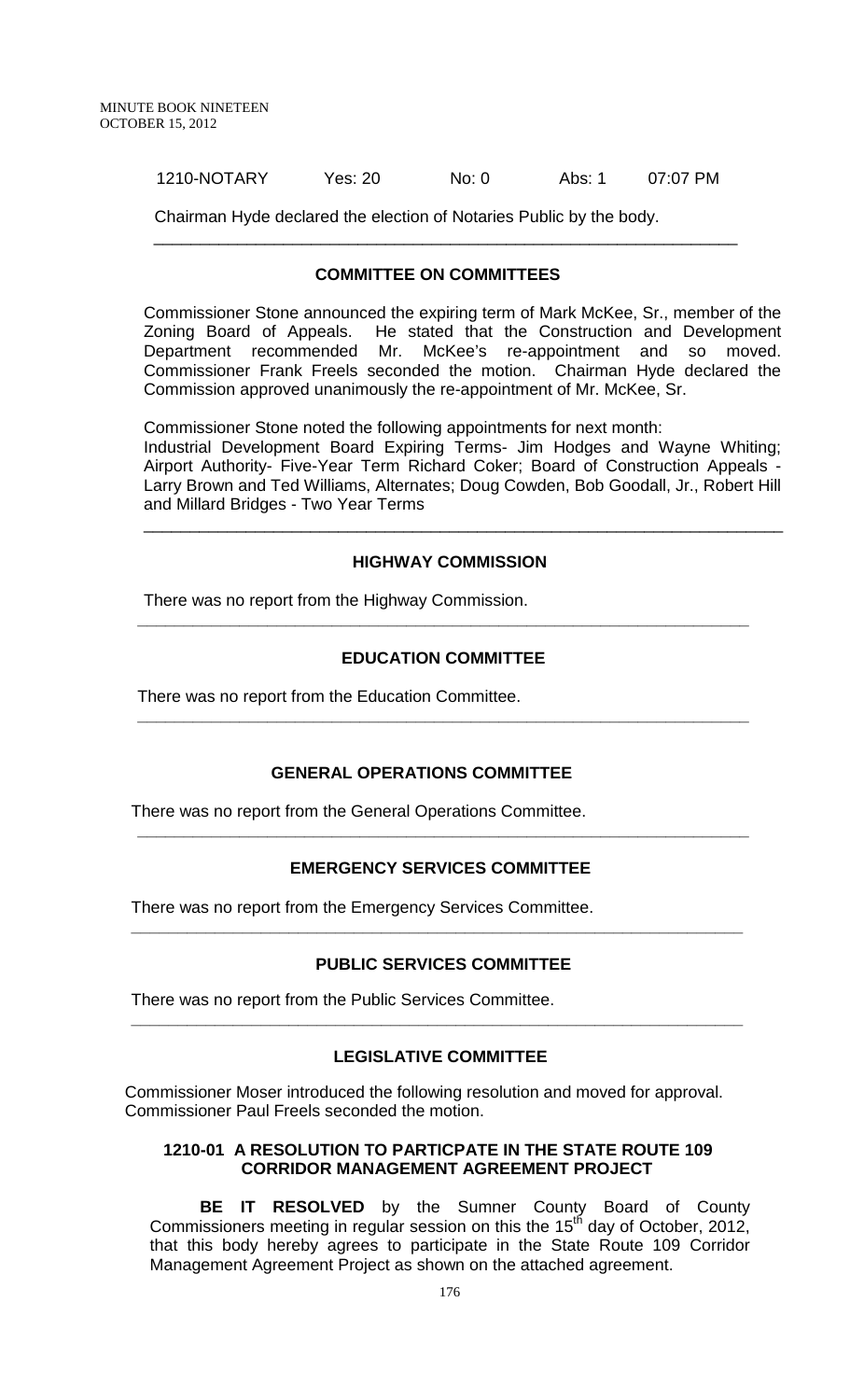| Akins         |   | Taylor          | Y     | Geminden        | Y        |
|---------------|---|-----------------|-------|-----------------|----------|
| Utley         | Y | Graves          | Y     | Satterfield     | Y        |
| F. Freels     | Y | <b>Matthews</b> | Y     | <b>Harris</b>   | Y        |
| Ring          | Y | <b>Brown</b>    | Y     | Vaughn          | Y        |
| LeMarbre      | Y | Moser           | Y     | Hyde            | Α        |
| <b>Hughes</b> | N | Goode           | Y     | <b>Skidmore</b> | Y        |
| P. Freels     |   | <b>Stone</b>    | Y     | Pospisil        |          |
| 1210-01       |   | Yes: 19         | No: 1 | Abs: 1          | 07:11 PM |

\_\_\_\_\_\_\_\_\_\_\_\_\_\_\_\_\_\_\_\_\_\_\_\_\_\_\_\_\_\_\_\_\_\_\_\_\_\_\_\_\_\_\_\_\_\_\_\_\_\_\_\_\_\_\_\_\_\_\_\_\_\_\_\_

The electronic vote was recorded in the following manner:

Chairman Hyde declared the resolution approved by the body.

 Commissioner Moser introduced the following resolution and moved for approval. Commissioner Harris seconded the motion.

\_\_\_\_\_\_\_\_\_\_\_\_\_\_\_\_\_\_\_\_\_\_\_\_\_\_\_\_\_\_\_\_\_\_\_\_\_\_\_\_\_\_\_\_\_\_\_\_\_\_\_\_\_\_\_\_\_\_\_\_\_\_

### **1210-02 A RESOLUTION REJECTING SEVERAL OF THE ZONING RECOMMENDATIONS OF THE CITY OF GALLATIN FOR THE STATION CAMP GREENWAY PHASE 3 – PC FILES 3 PC0032-12:**

**WHEREAS**, this body has spent almost a decade developing the Station Camp Greenway; a phased state and federal project that has gone through months of detailed approval by multiple state and federal agencies who oversee the numerous grants as well as preservation of historical details of this project; and

**WHEREAS**, a small portion of this project is located in the planning and zoning area of the City of Gallatin; and

**WHEREAS**, while this body wishes to always work well with the cities within its borders, several of the recent items suggested by the City of Gallatin cannot be accomplished due to project approvals as well as fiscal limitations.

**THEREFORE, BE IT RESOLVED** by the Sumner County Board of County Commissioners meeting in regular session on this the  $15<sup>th</sup>$  day of October, 2012, that this body does hereby, as is authorized by state statute, reject the following recommendations of the City of Gallatin for this project:

### 1. **REQUEST:** "**The applicant shall provide the required parking lot screening for the trailhead/parking area."**

**RESPONSE:** The current design plans do not include design for landscaping/screening nor does the budget include funding for this item. In the future, the County could apply for a Community Tree Planting Grant to plant trees at the site.

2. **REQUEST:** "**The applicant shall move the location for the Bison Trail pedestrian crossing to the intersection with Lower Station Camp Creek Road. However, if the applicant chooses not to relocate the pedestrian crossing, the applicant shall provide street signage according to MUTCD standards for midblock pedestrian crossings."**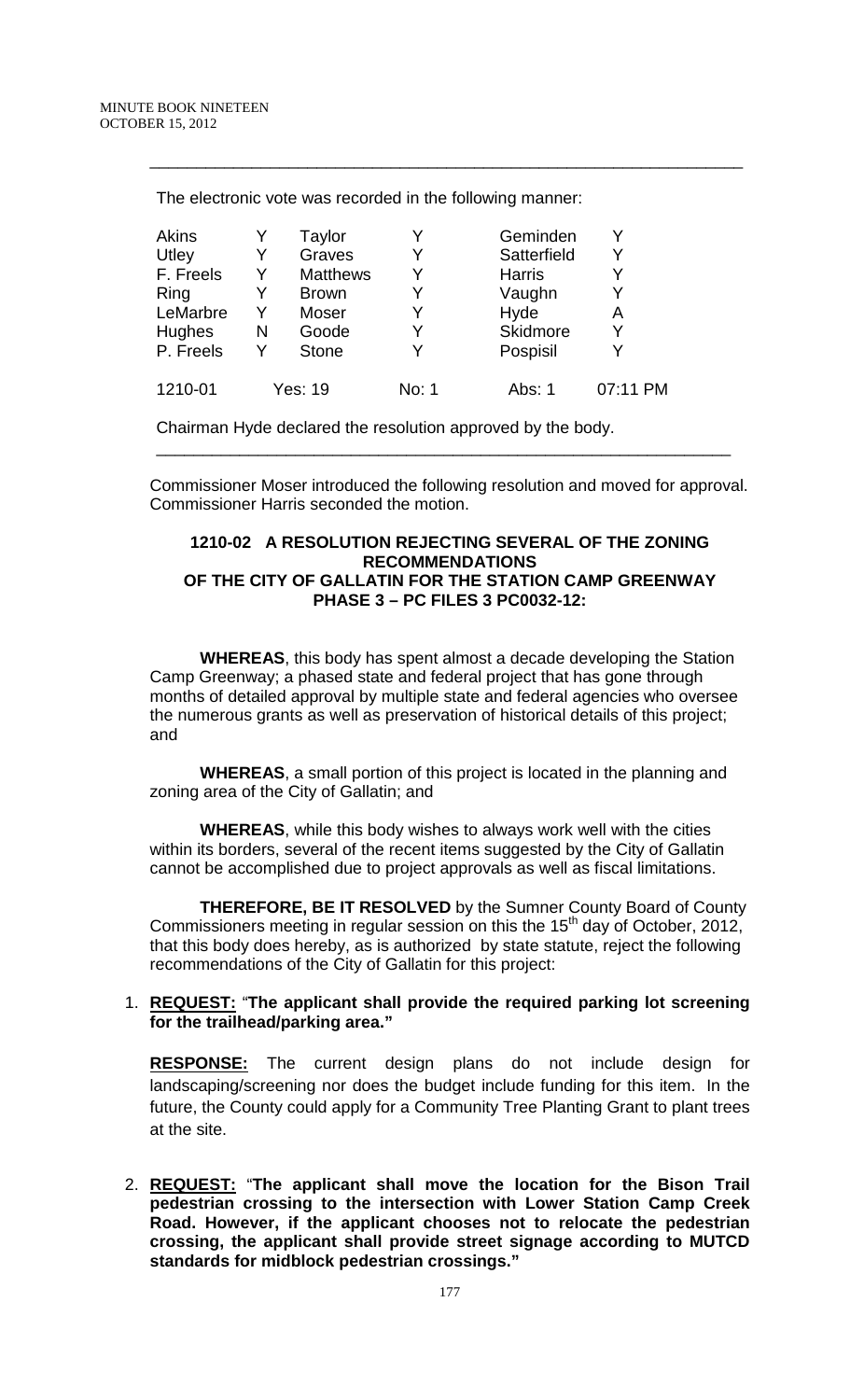**RESPONSE:** Due to design constraints of drainage ditch, sewer line, and power poles, the relocation is not a feasible option. The county will move forward with the current design and provide the proper street signage.

## 3. **REQUEST:** "**The applicant shall provide 6" striped lines for the crosswalk rather than "piano keys"."**

**RESPONSE:** The County will follow the City's recommendation on the striped lines for the crosswalk.

4. **REQUEST:** "**The applicant shall consider markings along the trail in order to assist in locating persons along the trail in case of an emergency."**

**RESPONSE:** This item is not in the current budget or design plans.

5. **REQUEST:** "**The applicant shall submit TDEC NPDES Storm Water Construction General Permit Notice of Coverage and obtain a Land Disturbance Permit from the City of Gallatin Engineering Division prior to commencing grading activities**."

**RESPONSE:** The County has obtained the TDEC permit per TDOT regulations. We will work with the City of Gallatin to obtain the Land Disturbance Permit.

6. **REQUEST: "The applicant shall submit a No-Rise Flood Study and Certification from a Registered Professional Engineer for construction activities proposed within the Floodway and obtain a Floodplain Development Permit from the Gallatin Codes/Planning Department prior to commencing any grading activities".**

**RESPONSE:** The County is currently reviewing the guidelines for the no-rise. We will work with Gallatin to obtain Floodplain Development Permit.

### 7. **REQUEST: "The Planning Commission strongly recommends that the County consider placing animal waste containers and bags on the trail."**

**RESPONSE:** At this time, the County does not have plans to purchase these items. The County will purchase regular trash receptacles and post signs at the site for individuals to pick up after their pets. In the event the waste becomes a problem, the county will consider purchasing separate waste containers.

\_\_\_\_\_\_\_\_\_\_\_\_\_\_\_\_\_\_\_\_\_\_\_\_\_\_\_\_\_\_\_\_\_\_\_\_\_\_\_\_\_\_\_\_\_\_\_\_\_\_\_\_\_\_\_\_\_\_\_\_\_\_\_\_

| Akins         |   | Taylor          | v | Geminden      | Y |
|---------------|---|-----------------|---|---------------|---|
| Utley         |   | Graves          | V | Satterfield   | Y |
| F. Freels     | Y | <b>Matthews</b> | v | <b>Harris</b> | Y |
| Ring          |   | <b>Brown</b>    | V | Vaughn        | Y |
| LeMarbre      | N | Moser           | V | Hyde          | Υ |
| <b>Hughes</b> | Y | Skidmore        | V | P. Freels     | Y |
| <b>Stone</b>  | Y | Pospisil        | v |               |   |

The electronic vote was recorded in the following manner: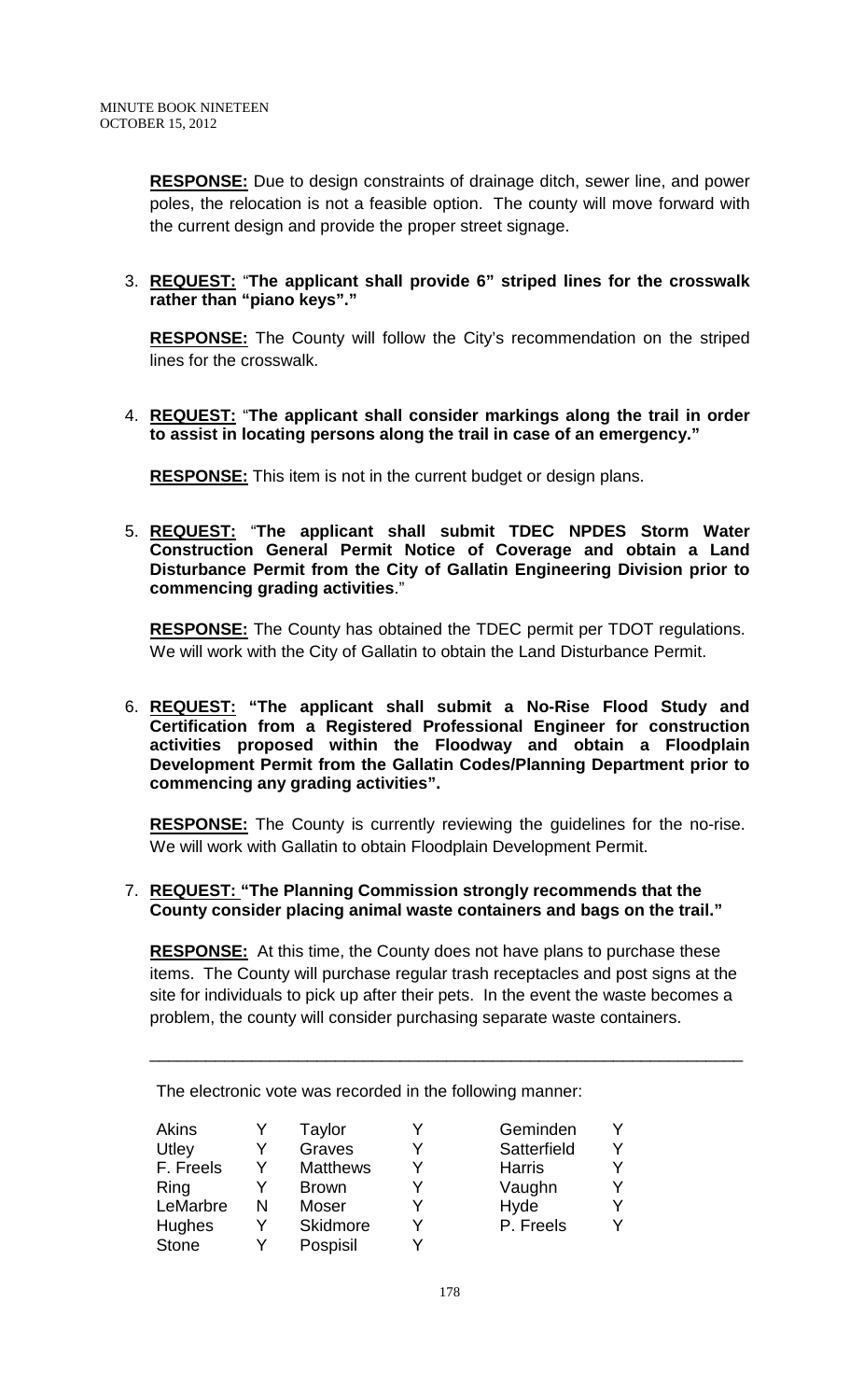1210-02 Yes: 19 No: 1 Abs: 0 07:12 PM

Chairman Hyde declared the resolution approved by the body.

# **RULES AND PROCEDURES**

\_\_\_\_\_\_\_\_\_\_\_\_\_\_\_\_\_\_\_\_\_\_\_\_\_\_\_\_\_\_\_\_\_\_\_\_\_\_\_\_\_\_\_\_\_\_\_\_\_\_\_\_\_\_\_\_\_\_\_\_\_\_

\_\_\_\_\_\_\_\_\_\_\_\_\_\_\_\_\_\_\_\_\_\_\_\_\_\_\_\_\_\_\_\_\_\_\_\_\_\_\_\_\_\_\_\_\_\_\_\_\_\_\_\_\_\_\_\_\_\_\_\_\_\_\_

\_\_\_\_\_\_\_\_\_\_\_\_\_\_\_\_\_\_\_\_\_\_\_\_\_\_\_\_\_\_\_\_\_\_\_\_\_\_\_\_\_\_\_\_\_\_\_\_\_\_\_\_\_\_\_\_\_\_\_\_\_\_\_

There was no report from the Rules and Procedures Committee.

### **FINANCIAL MANAGEMENT COMMITTEE**

There was no report from the Financial Management Committee.

### **BUDGET COMMITTEE**

 Commissioner Moser introduced the following resolution and moved for approval. Commissioner Taylor seconded the motion.

### **1210-03 A RESOLUTION APPROPRIATING \$45,293.00 AS PASS-THROUGH FUNDS FROM GHSO GRANT TO THE DRUG COURT BUDGET**

**BE IT RESOLVED** by the Sumner County Board of County Commissioners meeting in regular session on this the  $15<sup>th</sup>$  day of October, 2012, that this body hereby appropriates \$45,293.00 as pass-through funds from GHSO Grant to the Drug Court Budget as shown on the attachment herewith.

\_\_\_\_\_\_\_\_\_\_\_\_\_\_\_\_\_\_\_\_\_\_\_\_\_\_\_\_\_\_\_\_\_\_\_\_\_\_\_\_\_\_\_\_\_\_\_\_\_\_\_\_\_\_\_\_\_\_\_\_\_\_\_\_

The electronic vote was recorded in the following manner:

| Akins        |   | Taylor          | Y     | Geminden      |          |
|--------------|---|-----------------|-------|---------------|----------|
| Utley        | Y | Graves          | Y     | Satterfield   | Y        |
| F. Freels    | Y | <b>Matthews</b> | Y     | <b>Harris</b> |          |
| Ring         | Y | <b>Brown</b>    | Y     | Vaughn        | Y        |
| Moser        | Y | Hyde            | Y     | Hughes        | Y        |
| Goode        | Y | Skidmore        | Y     | P. Freels     |          |
| <b>Stone</b> | Y | Pospisil        | v     |               |          |
| 1210-03      |   | Yes: 20         | No: 0 | Abs: $0$      | 07:14 PM |

Chairman Hyde declared the resolution approved by the body.

 Commissioner Moser introduced the following resolution and moved for approval. Commissioner Harris seconded the motion.

#### **1210-04 A RESOLUTION APPROVING DISBURSEMENT OF THE SUMNER COUNTY VOLUNTARY TAX ACT FUND TO THE BUDGET OF THE BOARD OF EDUCATION**

\_\_\_\_\_\_\_\_\_\_\_\_\_\_\_\_\_\_\_\_\_\_\_\_\_\_\_\_\_\_\_\_\_\_\_\_\_\_\_\_\_\_\_\_\_\_\_\_\_\_\_\_\_\_\_\_\_\_\_\_\_\_

**BE IT RESOLVED** by the Sumner County Board of County Commissioners meeting in regular session on this the 15<sup>th</sup> day of October, 2012, that this body hereby approves disbursement of the \$685.00 Sumner County Voluntary Tax Act contributions to date, to the budget of the Board of Education pursuant to the attached.

\_\_\_\_\_\_\_\_\_\_\_\_\_\_\_\_\_\_\_\_\_\_\_\_\_\_\_\_\_\_\_\_\_\_\_\_\_\_\_\_\_\_\_\_\_\_\_\_\_\_\_\_\_\_\_\_\_\_\_\_\_\_\_\_